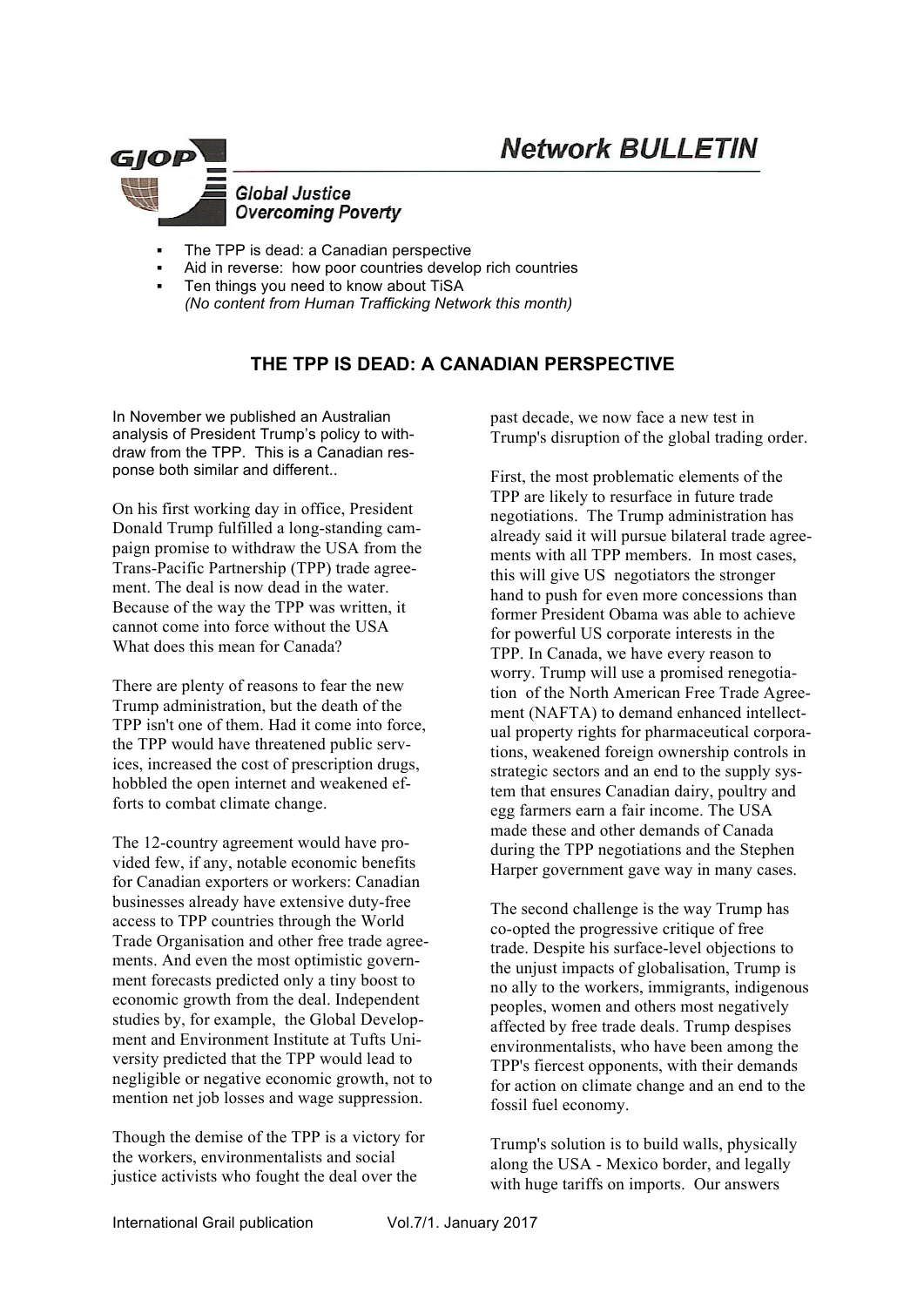must be grounded in equality and sustainability. The world needs a new global deal for responsible, cooperative development.

Meanwhile, Canada is pushing ahead with a global TPP-style deal on services (TiSA), a new free trade agreement with China and internationalisation of NAFTA's controversial investor-state dispute settlement process, which allows corporations to sue governments for compensation when new legislation or policies affect their investments.

The TPP in its current form is dead. But the watchword is vigilance:S the corporate project embodied by the TPP lives on.

*Source: Hadrian Mertins-Kirkwood, Canadian Centre for Policy Alternatives, February 2, 2017. Slightly edited by Mary Boyd*

# **AID IN REVERSE – HOW POOR COUNTRIES DEVELOP RICH COUNTRIES**

The world givers are more like takers. There is an illusion that the rich nations give generously to the poorer nations of the' global south', to help them eradicate poverty and push them up the development ladder. They give more than US\$125 billion in aid each year.

The US-based Global Financial Integrity (GFI) and the Centre for Applied Research at the Norwegian School of Economics tallied up all the financial resources that get transferred between rich countries and poor countries each year: not just aid, foreign investment and trade flows (as previous studies have done) but also transfers such as debt cancellation, workers' remittances, and unrecorded capital flight – probably the most comprehensive assessment of resource transfers ever undertaken. The flow of money from rich countries to poor countries pales in comparison to the flow that runs in the other direction.

In 2012, the last year of recorded data, developing countries received a total of US \$1.3 trillion, including all aid, investment and income from abroad. But in the same year, some US\$3.3 trillion flowed out of them. Developing countries sent US\$2 trillion more to the rest of the world than they received.

If we look at all years since 1980, these net outflows add up to a total of US\$16.3 trillion, roughly the Gross Domestic Product (GDP) of the USA.

**What this means is that aid is effectively flowing in reverse. Rich countries aren't developing poor countries, poor countries are developing rich ones.**

These outflows from developing countries include payments on debt. Developing countries have paid US\$4.2 trillion in interest payments alone since 1980 – a direct cash transfer to big banks in New York and London on a scale that dwarfs the aid they received during the same period. The income that foreigners make on their investments in developing countries and send back home shifts a lot of money from the poorer to the rich. Other examples are the profits BP extracts from Nigeria's oil reserves or that Anglo-American extracts out of South Africa's gold mines.

The biggest chunk of outflows has to do with the flight of capital that goes unrecorded – and usually illegally. GFI calculates that developing countries have lost a total of US \$13.4 trillion through unrecorded capital flight since 1980. Most of the unrecorded outflows take place through the international trade system. Basically, corporations – foreign and domestic alike – report false prices on their trade invoices in order to spirit money out of developing countries directly to tax havens and secrecy jurisdictions, a practice known as trade 'mis-invoicing'. Usually the goal is to evade taxes, but sometimes this practice is used to launder money or avoid capital controls. In 2012, developing countries lost US\$700 billion through trade mis-invoicing, which outstripped aid receipts that year by a factor of 5.

Multinational companies also steal money from developing countries through 'sameinvoice faking', ie, shifting profits illegally between their subsidiaries by faking trade invoice prices on both sides. For example, a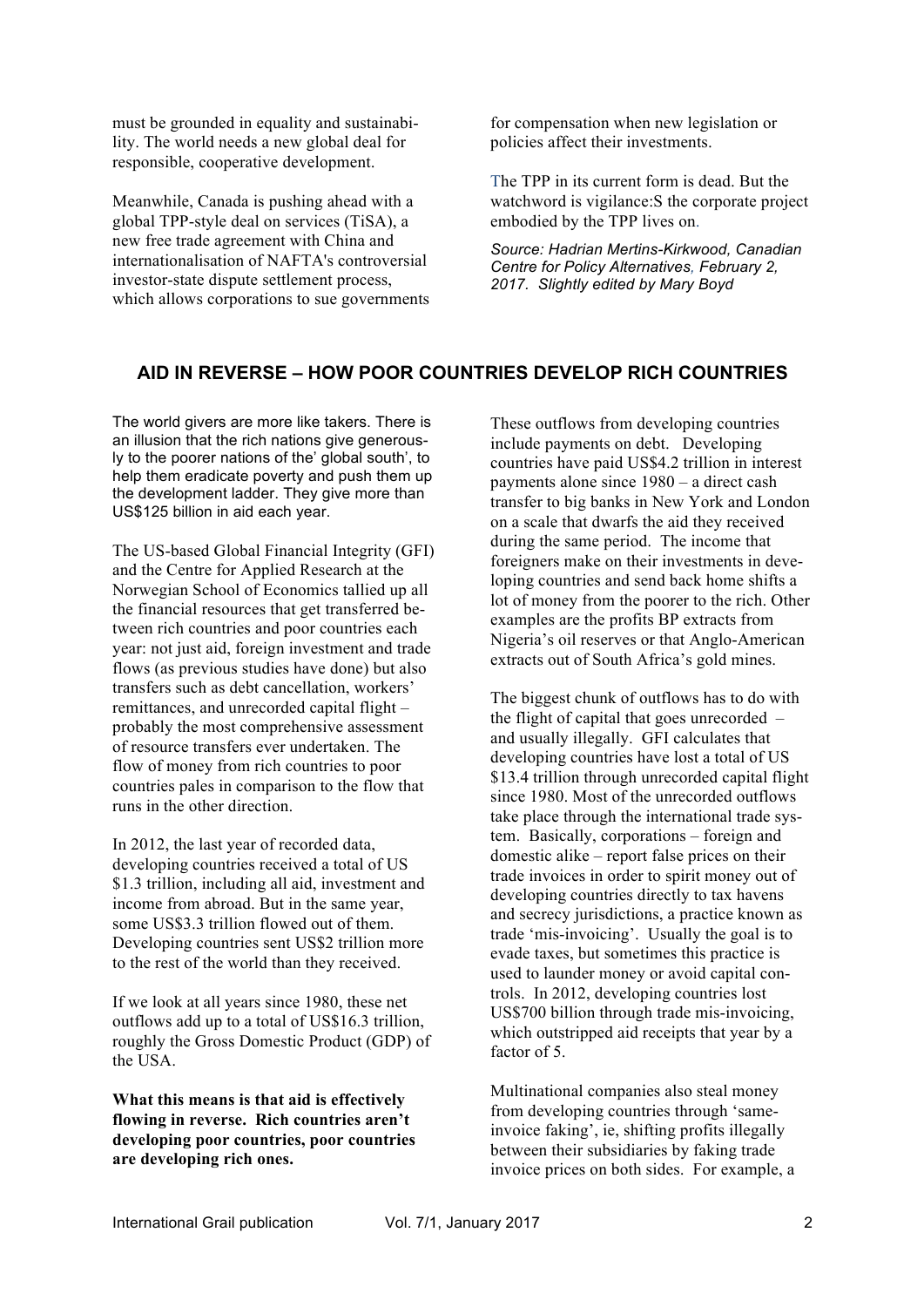subsidiary in Nigeria might dodge local taxes by shifting money to a related subsidiary in the British Virgin Islands, where the tax rate is effectively zero and where stolen funds can't be traced. GFI estimates that fake-invoicing amounts to another US\$700 billion per year. And these figures only cover theft through trade in goods. Adding theft through trade in services to the mix brings total net resource outflows to about US\$3 trillion per year, or 24 times more than the aid budget. **For every \$1 of aid that developing countries receive, they lose \$24 in net outflows.**

Companies that lie on trade invoices are clearly at fault but it is easy for them to get away with it. Customs officials can no longer make it impossible to cheat by holding up transitions that look dodgy. Thanks to a 1994 WTO demand for efficiency, customs officers are required to accept invoiced prices at face value.

Illegal capital flight wouldn`t be possible without more than 60 tax havens based in places such as Luxembourg, Belgium, Delaware and Manhattan in the USA and London, which has by far the biggest network of tax havens.

These illegal and unethical practices are directly responsible for The maldistribution of resources around the world. The takers look like givers, granting them a kind of high ground, and prevents us, who really care about global poverty, from understanding how the system really works.

**Poor countries need justice** through: debt cancellation, closing down secrecy jurisdictions; penalising banks and accountants for facilitating illicit outflows and imposing a global minimum tax on corporate income to eliminate the incentive for corporations to secretly shift their money around the world.

*Source: Jason Hickel, The Guardian, www.theguardian.com/global-developmentprofessionals network/, January 2017. Edited by M. Boyd.* 

# **TEN THINGS YOU NEED TO KNOW ABOUT TiSA**

While global attention has been focused on other trade deals, such as the failed TPP, governments and corporations have been working hard to complete a **Trade in Services Agreement (TiSA).** Negotiations have been shrouded in secrecy, but leaked documents show the efforts of these governments and corporations to push **a deregulation and privatisation agenda.** A deal could be reached in early 2017. Here's what you need to know.

## **1. It's massive, but excludes most low income countries**

Mostly high income countries are involved in TiSA negotiations, meaning the deal will cover around 70% of global trade in services. $1$ Emerging economies such as Brazil, India, China, Russia, and over 100 developing country members of the World Trade Organisation (WTO) are not included in making the rules, but would be pressured to join later.

### **2. Negotiations are secret**

TiSA negotiations are held behind closed doors, with very little public consultation and no public access to the negotiating texts. But corporate advisors representing global services companies have access to negotiators to push their deregulation and privatisation agenda.

## **3. Almost all services will be affected**

TiSA could set rules affecting the provision of almost all services, including healthcare, education, water, telecommunicaions, postal services, aged care, child care, energy, retail and banking services. People use these every day. It's claimed that 'public services' are not included in the negotiations but TiSA's definition of a 'public service' is very ambiguous.

## **4. Deregulation is the aim**

Instead of reducing tariffs on goods, TiSA aims to reduce government regulation on

 $\frac{1}{1}$  $1$  Countries involved are Australia, Canada, Chile, Colombia, Costa Rica, European Union (28 countries), Hong Kong, Iceland, Israel, Japan, South Korea, Liechtenstein, Mauritius, Mexico,

New Zealand, Norway, Panama, Pakistan, Peru, Switzerland, Taiwan, Turkey, and USA.